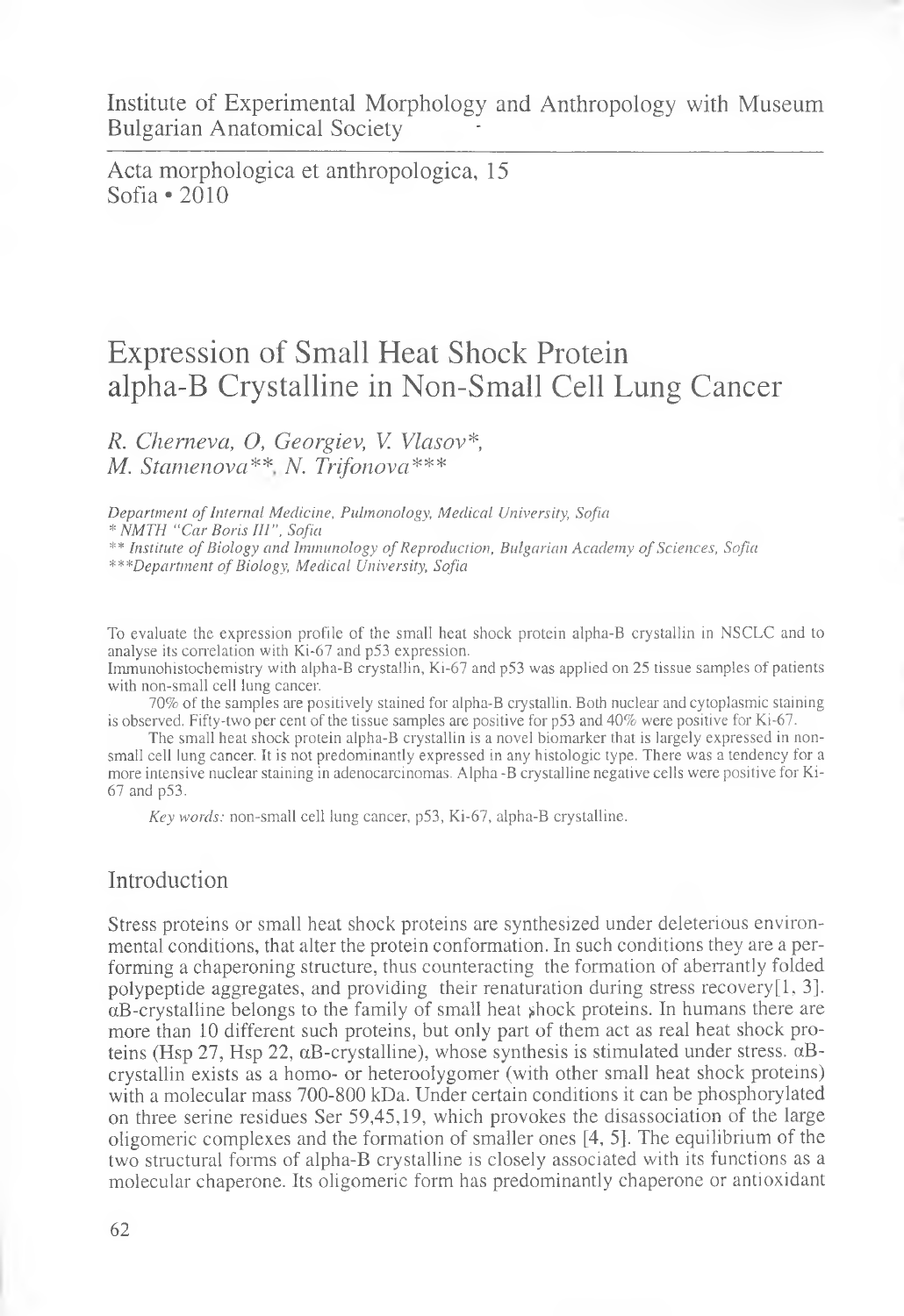activity, which significantly decreases under phosphorylation. It is assumed that phosphorylation increases its antiapoptotic functions [2]

It is a major component of the fibrillar aggregates, that are accumulated in cataract, desmin-associated myopathy, Alzheimer disease, Parkinson disease, Alexander neuropathy, senile systemic amyloidosis, macular degeneration, familial amyloidogenic polyneuropathy, haemodyalisis associated amyloidosis. Alongside with this it is widely expressed in many oncological diseases where it is assumed as a pathological factor, prognostic and predictive marker [6, 8]. For the first time data about high expression is reported in brain tumors (glioma multiforme, astrocytoma, oligodendroglioma). Later high expression was reported in renal cell carcinoma, thyroid carcinoma, basal-cell and metaplastic breast cancer. aB-crystalline acts as an oncogene in these carcinomas and provokes the neoplastic transformation-changed cellular architectonic, increased proliferation, repressed apoptosis, regulates invasion and metastasis [7].

Non-small cell lung cancer is among the commonest oncological diseases, and is characterized as extremely heterogenous in both histological and genetic aspects. Because of lack of data about the role of  $\alpha$ B-crystalline in lung oncogenesis we decided to study its expression.

### Materials and Methods

Whole tissue sections of 25 patients operated on non-small cell lung cancer are studied. Patients were operated on non-small cell lung cancer during 2005-2006 and none of them has received prior chemo- or radiotherapy.

Tissue slides were deparaffinized in xylene and hydrated through graded ethanol. Endogenous peroxidase activity was blocked by a 5-min incubation in 3% hydrogen peroxide. The slides were next incubated with 10% normal horse serum for 30 min at room temperature to reduce nonspecific background staining. A primary monoclonal anti-mouse antibody  $-$  p53 (DO-7). Ki-67 (MIB-1) Dako Cytomation, Carpinteria (CA) and monoclonal anti-rabbit aB-crystalline antibody (at a 1:200 dilution with PBS) were applied for 24 hours at 2-4  $\degree$ C. Secondary antibody was detected by using an antimouse horseradish peroxidase-labelled polymer secondary antibody from the LSAB (Labeled Streptavidin Biotin System) (Dako). The slides were rinsed in PBS between procedures and visualized by a 3-min incubation with diaminobenzidine (DAB). Finally, the slides were counterstained with hematoxylin. In negative control experiments, normal horse serum was used and the primary antibodies were omitted.

### Evaluation of immunohistochemistry

Immunostaining was classified as follows:  $0 -$ lack of staining,  $1 -$ weak staining,  $2$ moderate staining, 3 - strong staining. The predominated grade of staining was determined by the percentage of cells of the same grade.

### Results

The study group consisted of 13 squamous cell carcinomas, 5 adenocarcinomas, 3 bronchoalveolar carcinomas and 4 adenosquamous carcinomas.

In four of the squamous cancers there was a lack of staining. The others showed moderate to intensive cytoplasmic staining with granular characteristic. All tissue